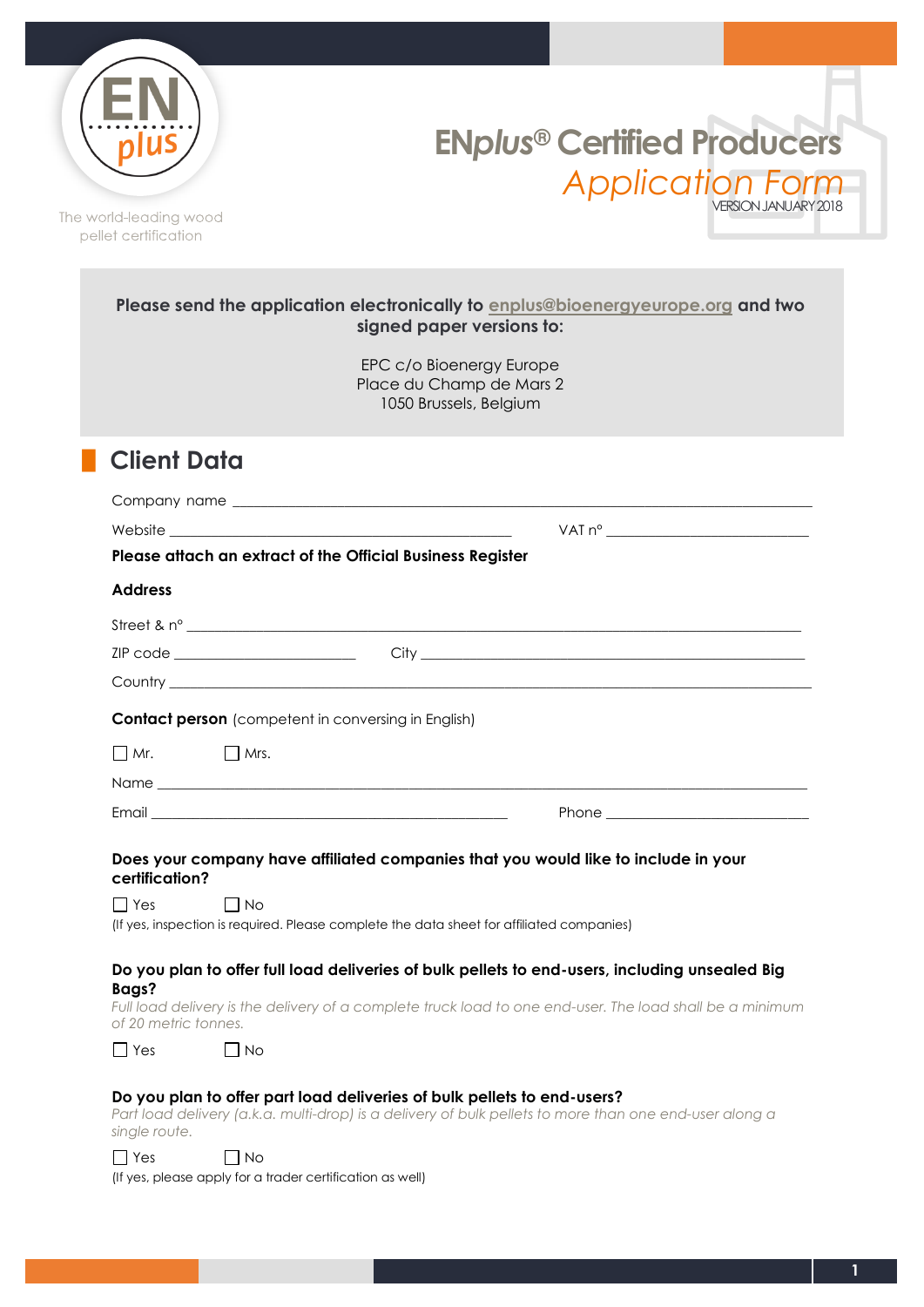### **Do you plan to contract service providers for bagging?**

 $\Box$  Yes  $\Box$  No

If you plan to contract a related service provider that is not certified and only working for your company, please complete a data sheet for service providers. The certified producer is responsible for the performance of the contracted service provider.

## **█ Certification and Inspection**

| Certification Body  |  |
|---------------------|--|
| Inspection Body     |  |
| <b>Testing Body</b> |  |

## **█ Production Sites**

### **Please indicate the name and the address of the plant(s)**

(If more than one plant, please attach a data sheet for every additional plant)

| 1st plant             |  |
|-----------------------|--|
| 2 <sup>nd</sup> plant |  |
| 3rd plant             |  |

## **█ Remote Stores**

### **Are there any stores away from the production site?**

 $\Box$  Yes  $\Box$  No (If yes, please complete the form for remote stores)

### Note

**The certification of a pellet producer does not include:**

- Trade of pellets from other pellet producers;
- **X** Part load deliveries to end-users.

## **█ 1st Plant**

(In case your company runs more than one plant, please complete a data sheet for every additional plant)

| Street & $n^{\circ}$                                       |  |  |  |  |  |  |
|------------------------------------------------------------|--|--|--|--|--|--|
| ZIP code ________________________________                  |  |  |  |  |  |  |
|                                                            |  |  |  |  |  |  |
| <b>Contact person</b> (competent in conversing in English) |  |  |  |  |  |  |
| $\Box$ Mr. $\Box$ Mrs.                                     |  |  |  |  |  |  |
|                                                            |  |  |  |  |  |  |
|                                                            |  |  |  |  |  |  |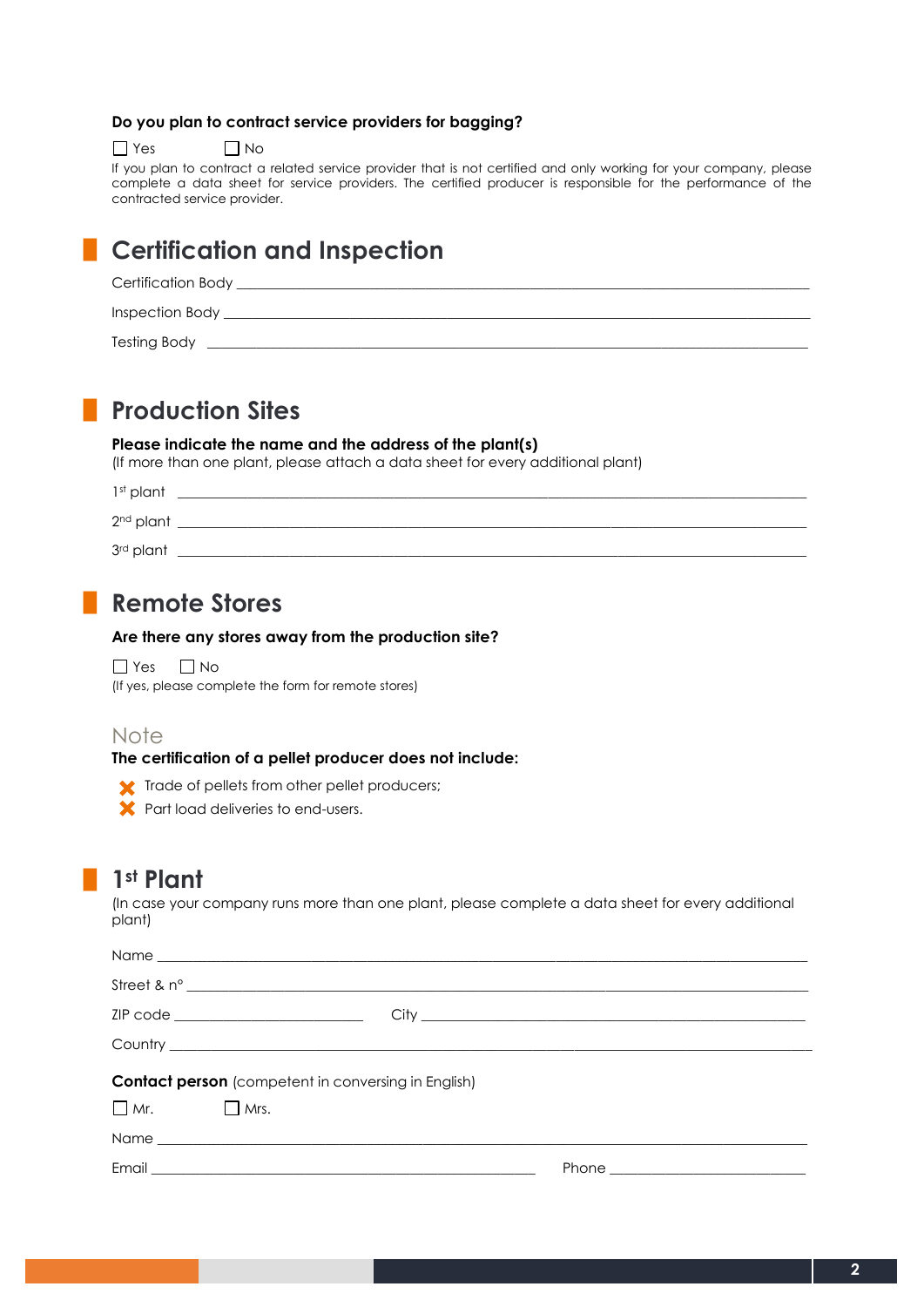# **█ Production volume 1st Plant**

|                              | Please report the projection of produced pellets expected for the current year                                                               |                        |                |            |
|------------------------------|----------------------------------------------------------------------------------------------------------------------------------------------|------------------------|----------------|------------|
|                              |                                                                                                                                              |                        | $\Box$ 6mm     | $\Box$ 8mm |
|                              |                                                                                                                                              |                        | $\Box$ 6mm     | $\Box$ 8mm |
|                              |                                                                                                                                              |                        | 6mm<br>$\perp$ | 8mm        |
|                              | Amount of pellets of ENplus® A1, ENplus® A2 & ENplus® B quality sold to power plants or for animal<br>bedding (included in the number above) |                        |                |            |
|                              | metric tonnes                                                                                                                                |                        |                |            |
|                              | Amount of pellets with a quality lower than ENplus B®                                                                                        |                        |                |            |
|                              | metric tonnes                                                                                                                                |                        |                |            |
|                              |                                                                                                                                              |                        |                |            |
| Raw materials 1st Plant      |                                                                                                                                              |                        |                |            |
| $\Box$ Virgin wood           | Certified origin: _______ %                                                                                                                  |                        |                |            |
| Residues<br>$\Box$           | Certified CoC: ________ %                                                                                                                    |                        |                |            |
| <b>Raw material storage</b>  |                                                                                                                                              |                        |                |            |
| $\Box$ Flat store            | $\Box$ Silo                                                                                                                                  | $\Box$ Outdoor storage |                |            |
|                              |                                                                                                                                              |                        |                |            |
|                              | <b>Production process 1st Plant</b>                                                                                                          |                        |                |            |
|                              | Number of pellet presses ________________                                                                                                    |                        |                |            |
|                              | Production capacity ____________ metric tonnes/hour                                                                                          |                        |                |            |
| <b>Bagging station</b>       |                                                                                                                                              |                        |                |            |
| $\sqsupset$ Yes<br>$\Box$ No | (If yes, please complete the form for bagging stations)                                                                                      |                        |                |            |
| <b>Brand names (pellets)</b> |                                                                                                                                              |                        |                |            |
|                              |                                                                                                                                              |                        |                |            |
|                              |                                                                                                                                              |                        |                |            |
|                              |                                                                                                                                              |                        |                |            |

## **█ Pellet Stores 1st Plant**

Type  $\Box$  Flat store  $\Box$  Silo Storage capacity \_\_\_\_\_\_\_\_\_\_ metric tonnes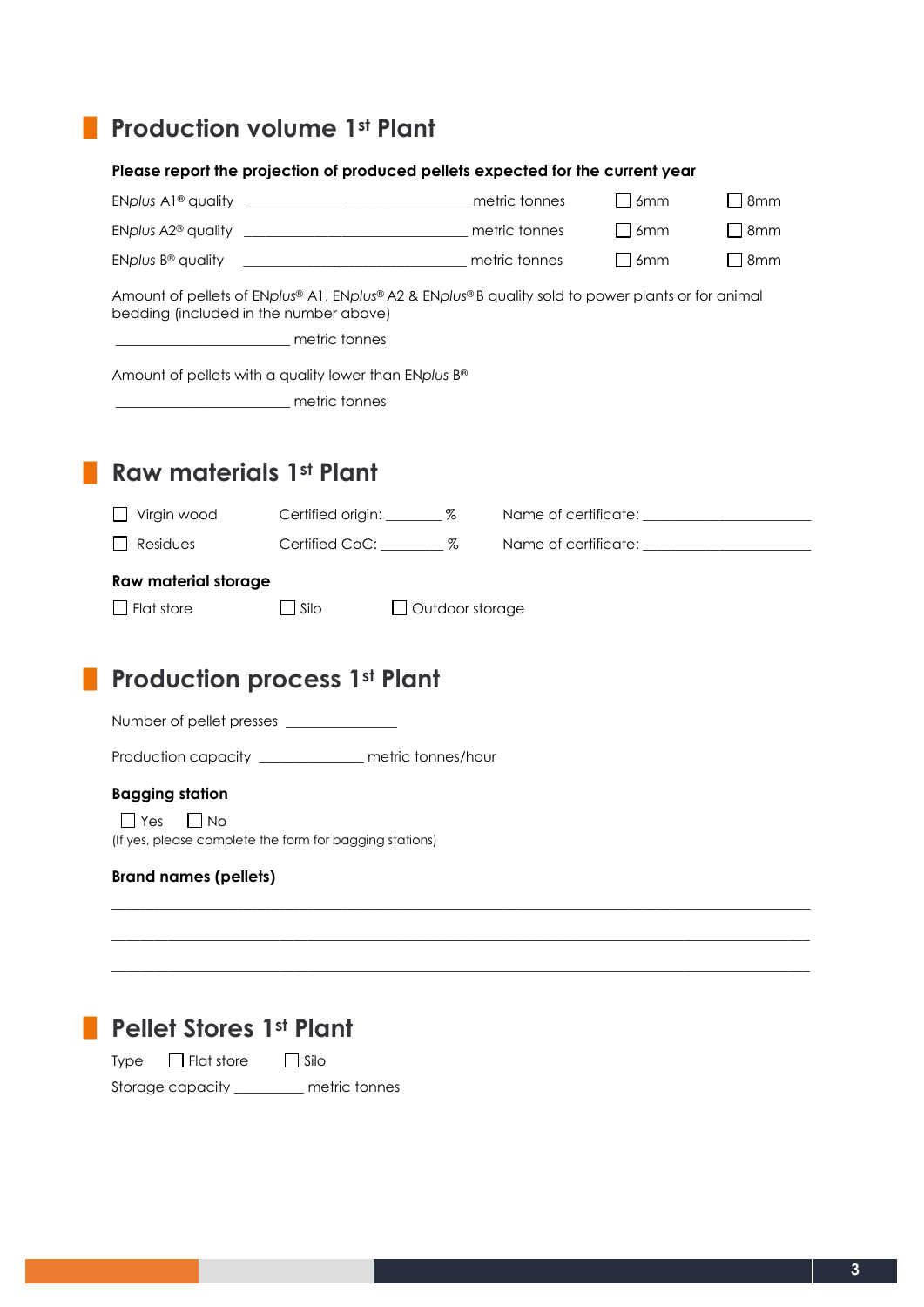|                                                                                                   |  | <b>Sieving Device for Truck Loading 1st Plant (end-user deliveries)</b>                                        |  |  |  |
|---------------------------------------------------------------------------------------------------|--|----------------------------------------------------------------------------------------------------------------|--|--|--|
| $Type \qquad$ Sieve $\qquad$ Wind sifter / Air classifier                                         |  |                                                                                                                |  |  |  |
|                                                                                                   |  | Sieve surface ______ m <sup>2</sup> Aperture _______ mm Capacity ______ metric tonnes/hour                     |  |  |  |
| <b>Quality Manager 1st Plant</b> (competent in conversing in English)                             |  |                                                                                                                |  |  |  |
| $\Box$ Mr. $\Box$ Mrs.                                                                            |  |                                                                                                                |  |  |  |
|                                                                                                   |  |                                                                                                                |  |  |  |
|                                                                                                   |  | Phone that the contract of the contract of the contract of the contract of the contract of the contract of the |  |  |  |
| The appointment of a new Quality Manager must be reported to the International ENplus® Management |  |                                                                                                                |  |  |  |

# **█ Attachments**

|  |  |  |  |  | $\Box$ Data sheet for affiliated companies |
|--|--|--|--|--|--------------------------------------------|
|--|--|--|--|--|--------------------------------------------|

**Data sheet for service providers**

**Data sheet(s) for additional plant(s)**

Number of data sheets \_\_\_\_\_\_

- **Data sheet for bagging stations**
- **Data sheet for remote stores**
- **An extract of the Official Business Register**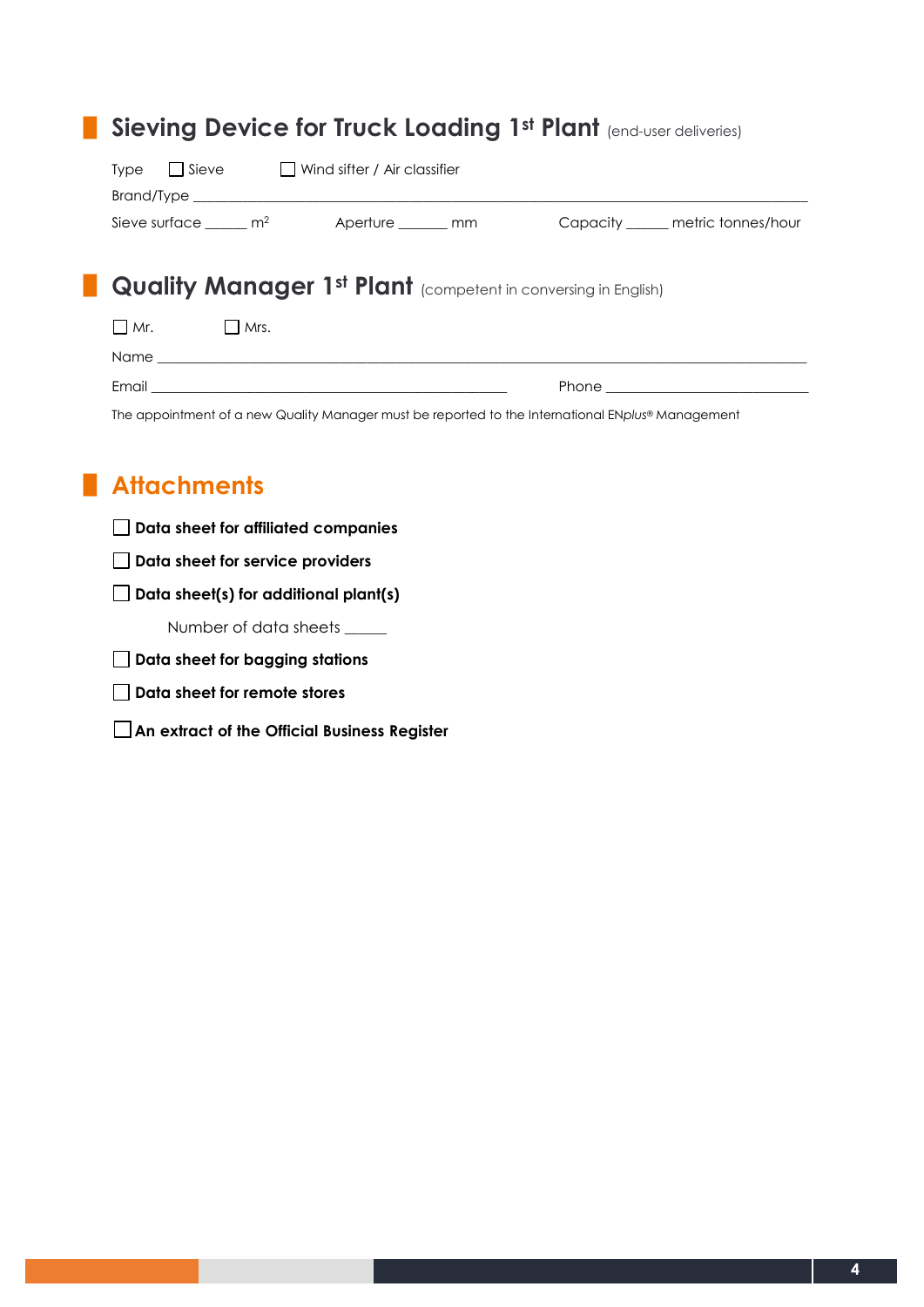## **Terms and Conditions for Licensing and Use of the EN***plus***® Sign**

### Preface

Bioenergy Europe provides producers, traders, and service providers of wood pellets (hereafter named "applicant") with a certification system through which they can provide proof of the special quality and the appropriate handling of wood pellets as per the "EN*plus*® Handbook" (hereinafter named "Handbook") of the European Pellet Council (hereafter named "EPC") for countries not managed by any National Licenser/supporter. The Handbook is part of the contract, and in its current version, is published on the EN*plus*® website: www.enplus-pellets.eu.

The certification scheme is implemented by the EPC, a network within Bioenergy Europe. Hereafter the names EPC and Bioenergy Europe are used synonymously. Through the certification system, applicants can apply for the "EN*plus®*" certification for the classes "EN*plus* A1®", "EN*plus* A2®" and "EN*plus* B®", and after the application is approved, the relevant certification sign (see the Handbook) can be used to identify their products and for marketing purposes.

By signing this application, the applicant acknowledges the terms for the use of the certification sign and the provisions of the current version of the Handbook that determine the relationship between the certificate holder and Bioenergy Europe/EPC. Based on this, the applicant submits an offer to Bioenergy Europe/EPC to enter into a contract for the use of the certification sign. By sending the certificate and the approved and countersigned application form, Bioenergy Europe/EPC accepts the offer and the contract is concluded. The General terms and conditions of the applicant will not be part of the contract.

The information and documentations described in the Handbook must be annexed to the application. Bioenergy Europe/EPC decides on the application as per the provisions of the Handbook, within the established time frame after the complete documentation has been received.

The contract on the use of the certification sign is valid until the end of a three years' certification period. The beginning of the certification period is determined by Bioenergy Europe/EPC. The contract is extended automatically at the beginning of a new certification period. The contract can be cancelled with a three months' notice period at the end of a legal year.

### **Certification**

The applicant acknowledges all duties and obligations established in the Handbook. This includes, among others: the payment of the fee, established in the current version of the schedule of fees for the EN*plus*® certification scheme; compliance with the provisions of the Handbook; and giving authorisation to Bioenergy Europe/EPC to instruct accredited Inspection Bodies with extraordinary inspections, in the cases described in the Handbook, and to impose the sanctions established in the Handbook, including the withdrawal of the right to use the certification sign.

The certification is valid only during the time frame established by this contract. If the contract is extended because a new certification period begins, the applicant receives a new certificate.

### Confidentiality and Non-disclosure

Bioenergy Europe/EPC hereby agrees to the non-disclosure of all business-related information received through contact with the applicant in the course of or before certification, if this information is not available elsewhere, if the applicant releases Bioenergy Europe/EPC from its non-disclosure obligation, or if obliged by law to forward this information.

The applicant hereby accepts to treat all documents given by Bioenergy Europe/EPC with confidentiality, if they are not publicly available or intended for publishing.

### Obligations of the Applicant

The applicant hereby undertakes to provide all relevant documents and information to Bioenergy Europe/EPC and their contractual partners, as required by the Handbook in the course of the certification process, especially to the accredited Certification Body and accredited Inspection Bodies declared in the Handbook, as well as to provide access to the areas and installations that must be visually inspected in the course of the certification process.

### Use of the Certification Seal and the Quality Sign

The individual identification marking (certification seal, quality seal, service sign) assigned by Bioenergy Europe/EPC will be used by the applicant as per the regulations of the Handbook.

#### Liability

The applicant exempts Bioenergy Europe/EPC from all claims from third parties that are made because of product defects or service deficiency. Bioenergy Europe/EPC is only liable to the applicant – if there is no violation of essential contractual duties or injury to life, limb, or health – only for intent or gross negligence. In case of culpable violation of essential contractual duties that do not rest on intent or gross negligence, liability is limited to the reasonably foreseeable damages typically associated with this contract. Damage claims for contractual termination of the contract, withdrawal, or suspension of the right to use the certification are excluded.